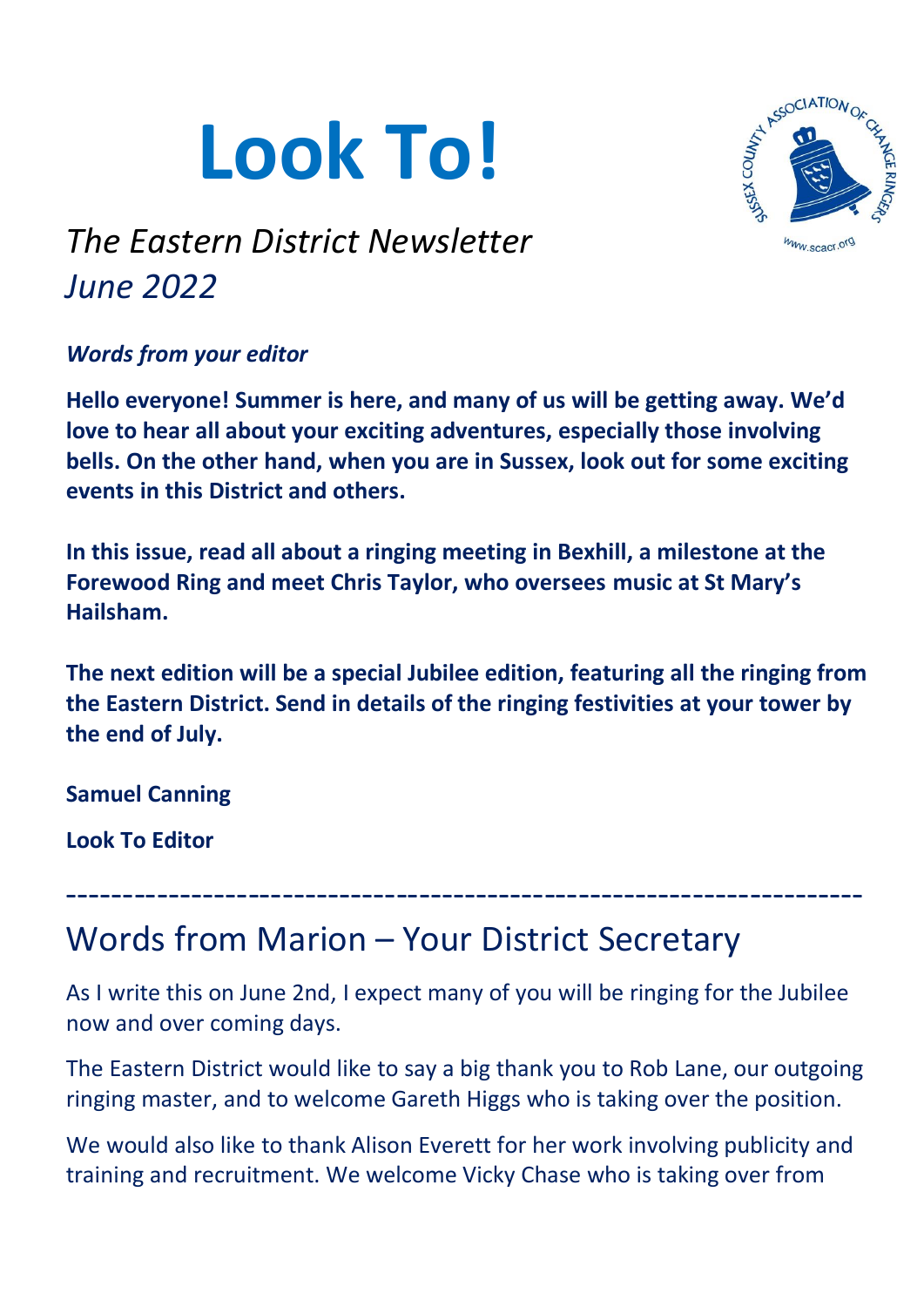Alison. It was good to meet all of these when they joined us for our May meeting in Eastbourne.

In addition, we also thank Alison Everett who has been our central council rep for the last few years, we welcome Pip Pawley who has taken on this role and will be attending his first meeting in September.

The last two monthly meetings have been well supported and very successful. April was a practice meeting at Bexhill where it was good to see ringers ringing on 10 bells for the first time. In May we had a walk between the four ringing towers in Eastbourne. We were able to ring at three, but All Saints was a tour to the ringing room and the clock tower floor to see the 'work in progress' where Pip Pawley provided details to us on the reinstallation of the bells following their renovation by Nicholsons. I walked nearly eight miles during the day, but it was good to be able to get back ringing and to meet friends both old and new.

See below our plans for the next few months and feel free to join in any or all of them. We ring from rounds and upwards so even if you are new to ringing come along and have a go.

#### *Marion Hollands*

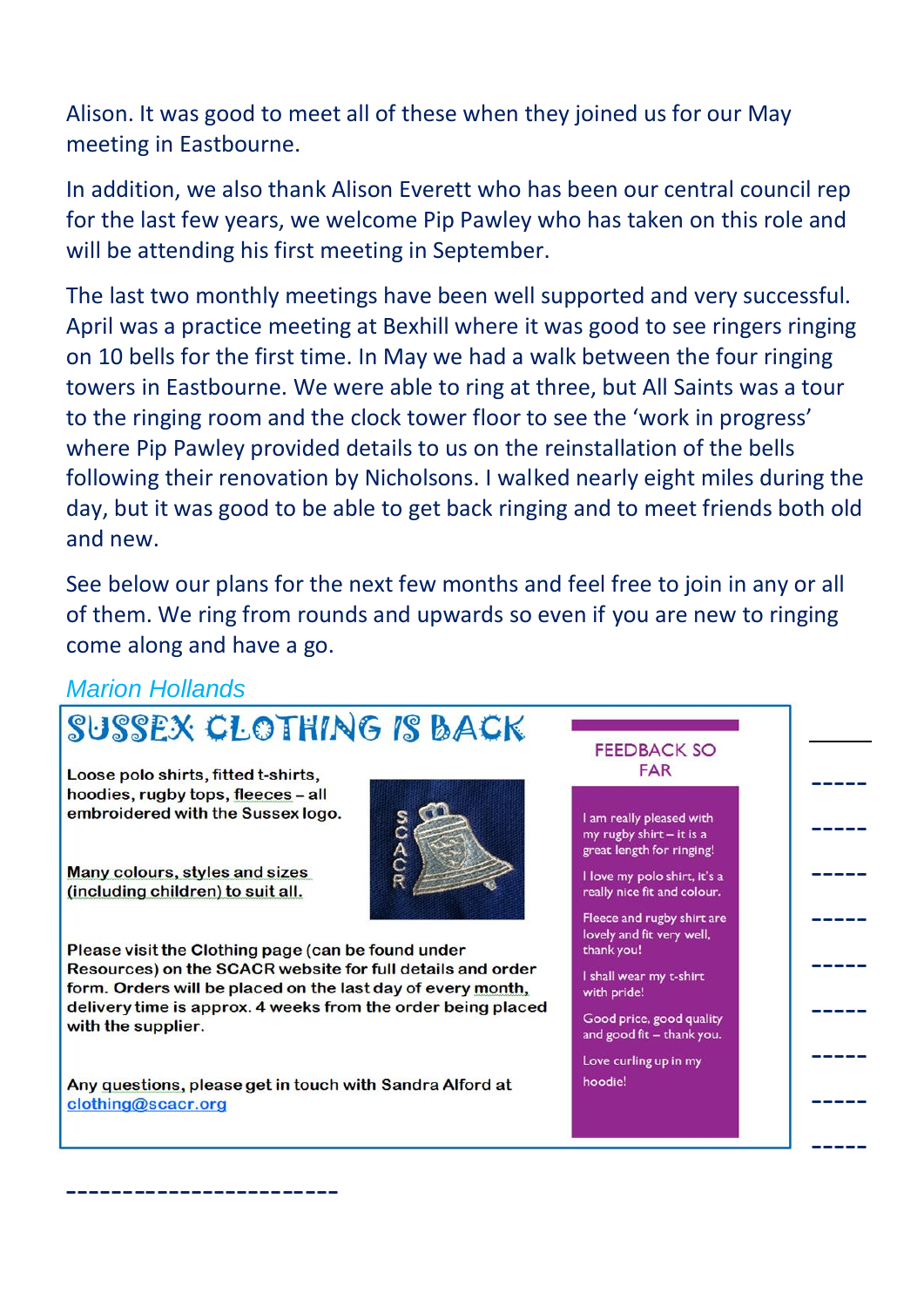#### **Corrections**

In the previous edition it was stated that several new members were elected to the association. The term 'elected' is slightly misleading – the term should refer to the election of officers. It should more accurately read, "the new members were *welcomed* to the association." Thanks to Richard Pendlebury for pointing this out.

Upcoming events – Check the website at [https://www.scacr.org/news](https://www.scacr.org/news-events/calendar)[events/calendar](https://www.scacr.org/news-events/calendar) for the latest info

June 25<sup>th</sup> – Ringing at the Forewood Ring, Crowhurst from 3pm, names for tea to Marion.

---------------------------------------------------------------------

Southrise Forewood Lane **Crowhurst** Battle TN33 9AB

There is parking for only a very few cars at Southrise; Forewood Lane is really too narrow to leave cars. The best plan is to drive to the top of Station Road to park, either in the station car park (£2.20), or at the top of the road. When you have parked the car, walk to the station and cross the railway line by the footbridge. Follow the path; after a couple of minutes, you come to Forewood Lane. Turn left and walk downhill, and you will see Southrise on your right. Walk up the straight drive on the right to the bells.

July 23rd – Ringing at Salehurst from 2.30 pm

Some people will be meeting at Bodiam Castle from midday if anyone would like to join in, either bring a picnic or there is a cafe there. There is also a pub in the village of Salehurst.

September  $24<sup>th</sup>$  – Walk between two towers starting at Chiddingly at 10am

October  $22^{nd}$  – Day outing to the Bracknell area

November  $26<sup>th</sup>$  – Ringing at Rye (TBC)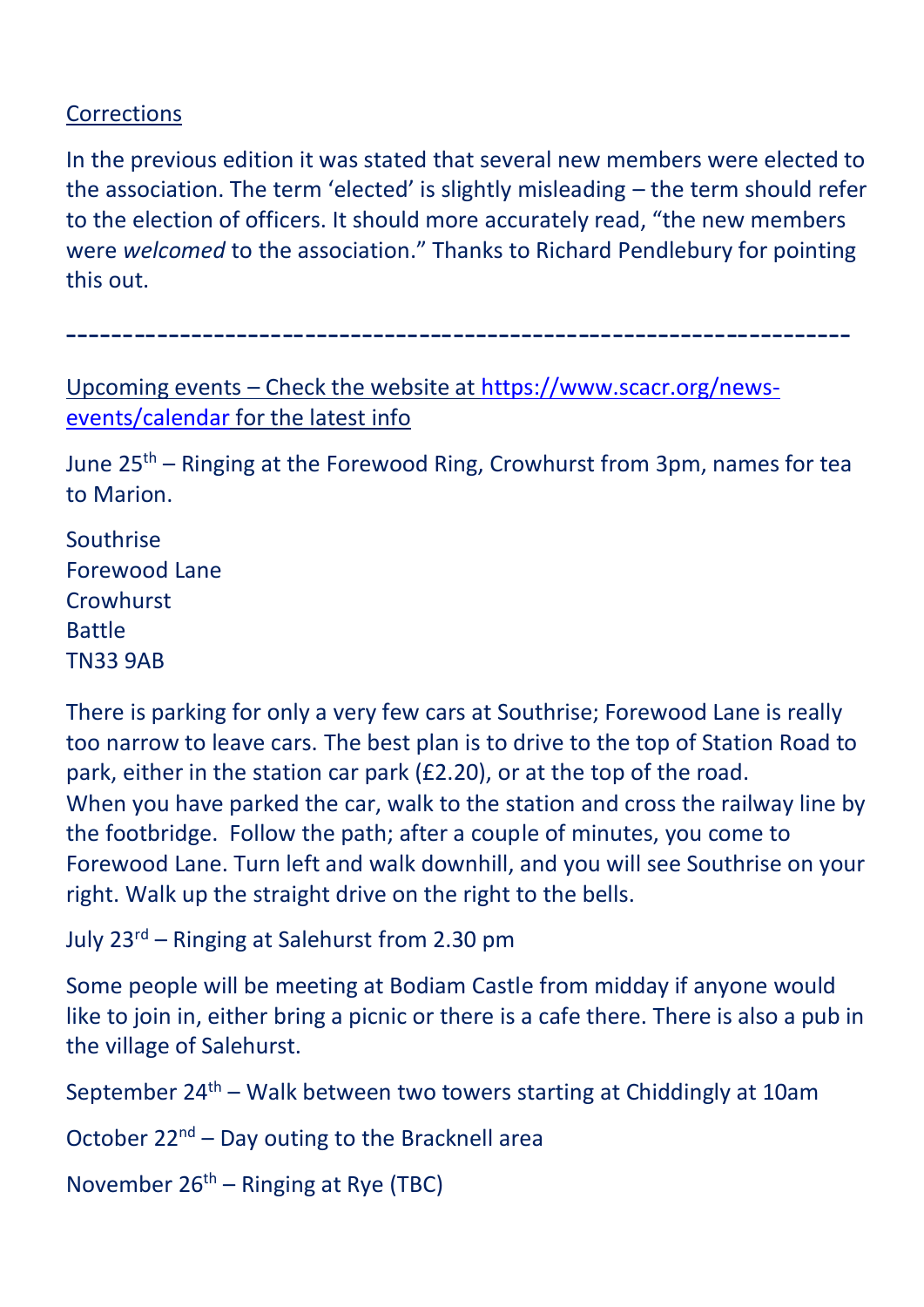#### Meet the New Officers



Gareth Higgs was elected master by secret ballot at the AGM in East Grinstead on the  $14<sup>th</sup>$  of May, taking over from Rob Lane. Gareth has been as Sussex ringer since 1974 and is the tower captain at Saint Margaret's Warnham. He has rung an impressive number of peals but is equally a staunch supporter of his local band. Gareth has said that he is keen to focus on recruitment and making the association relevant to

all its members. You can read a statement him here [\(Welcome to Gareth, our](https://www.scacr.org/news-events/noticeboard/500-welcome-to-gareth-our-new-association-master)  [new Association Master! \(scacr.org\)\)](https://www.scacr.org/news-events/noticeboard/500-welcome-to-gareth-our-new-association-master) and in the next edition of *Soundbow*.

---------------------------------------------------------------------

Vicky Chase takes over from Alison Everett as Communication and Events Team Leader. Vicky received the Michael Palmer award for her role in getting Kirdford bells ringing and is tower captain there and at Billingshurst. The exemplary organisational skills she has

displayed in teaching a band from scratch make her well



suited for this role. She hopes to recruit new ringers and develop existing ones in her role. Read what she has to say here: [Welcome to Vicky, our new](https://www.scacr.org/news-events/noticeboard/499-welcome-to-vicky-our-new-communication-events-team-leader)  [Communication & Events Team leader! \(scacr.org\)](https://www.scacr.org/news-events/noticeboard/499-welcome-to-vicky-our-new-communication-events-team-leader)

---------------------------------------------------------------------

#### Variety is the Splice of Life

If you're relatively new to ringing, you probably think that spliced is extremely complicated and only for experts. And while some spliced is like that, this article is intended to introduce you to some of the simplest touches of spliced that you can ring – and perhaps call – with a basic doubles repertoire.



Hopefully you'll be familiar with the St Simon's type methods – St Simon's, St Martin's, St Osmund and Eynesbury. St Simon's has only fifths place made at the half lead (when the treble is at the back).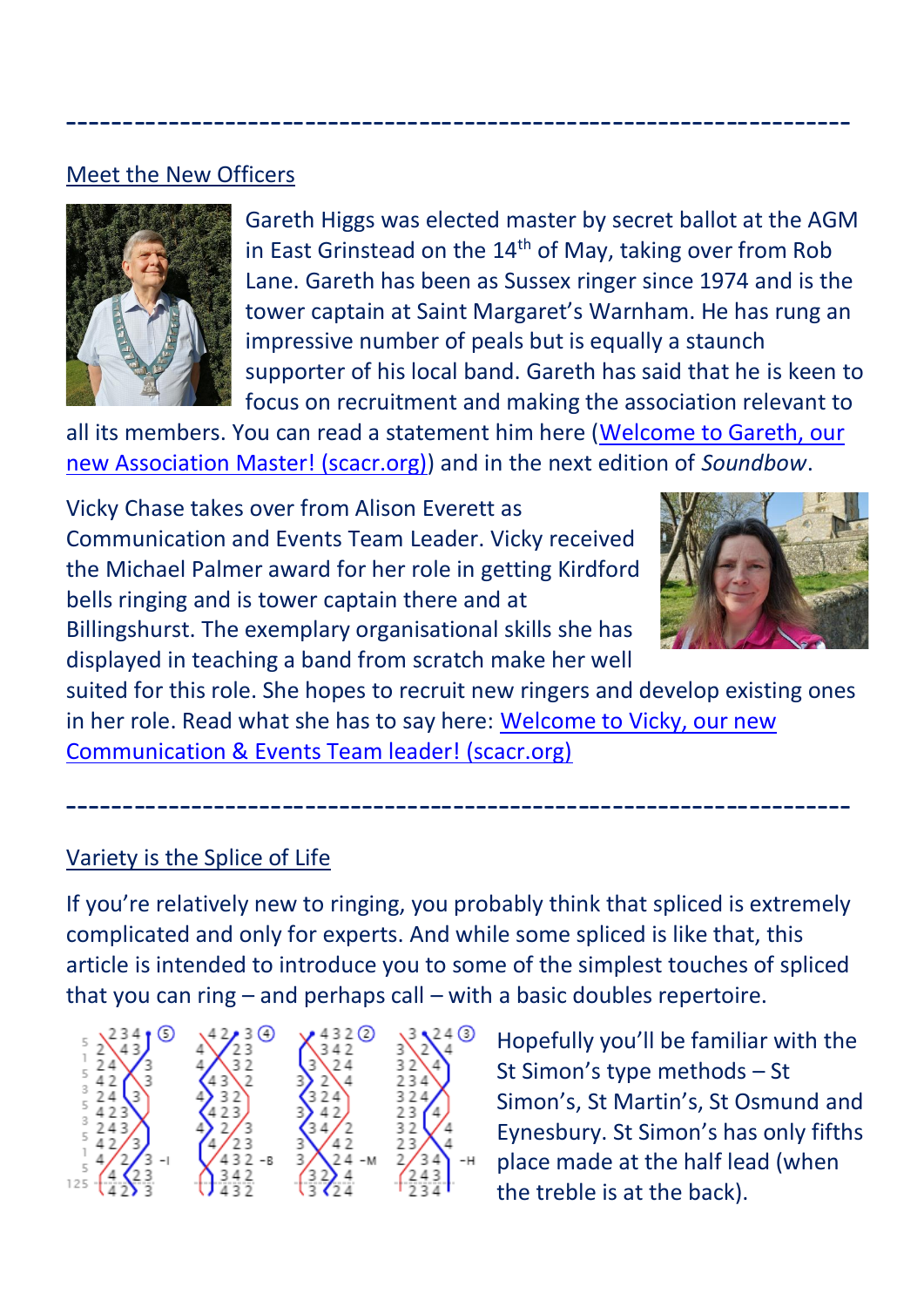However, there is a method which is much the same, but with third, fourth and fifth place made. This gives us a method named Braywood. The first thing you'll notice is that one bell – fifths place bell – simply repeats the same work: long thirds, long fifths, long



thirds, long fifths and so on. You have to make fourths under the treble when it takes you off the back. As you might expect, you can do this for the other methods too.

| 5 half lead      | 345 half lead     |
|------------------|-------------------|
| St Simon's       | <b>Braywood</b>   |
| St Martin's      | Welford           |
| <b>St Osmund</b> | Longworth         |
| Eynesbury        | Sutton-upon-Trent |

Say you want to call a spliced extent of St Simon's and Braywood (you can do the same for any of the other pairs of methods). Call 'Braywood' as you go onto the front, during the backstroke of the 3-4 down dodge. Then call 'St Simon's' as you go up to the back, during the backstroke of the 3-4 down dodge. Repeat all this twice and it will come round. If you're more confident at conducting and somebody else wants to be unaffected, work out where you will be when they are in those positions. Happy splicing!

---------------------------------------------------------------------

*Credit to the Blueline method printer for the diagrams.*

100 Not Out for the Forewood Ring

In their previous incarnation as Dewbys Bells, the mini ring that we bought from Alan Collings in late 2020 and re-christened The Forewood Ring had already had well over a thousand quarter peals rung on them over the fifteen years or so of their existence. This steady flow of performances had dried up during the Covid scare, the last quarter on them at Dewbys being on the 15<sup>th</sup> of March 2020. We moved the bells to Crowhurst in early December of that year. Sadly, this had to be done without the benefit of Alan's expert supervision as he had died, aged 80, the previous month. Setting the bells up as best we could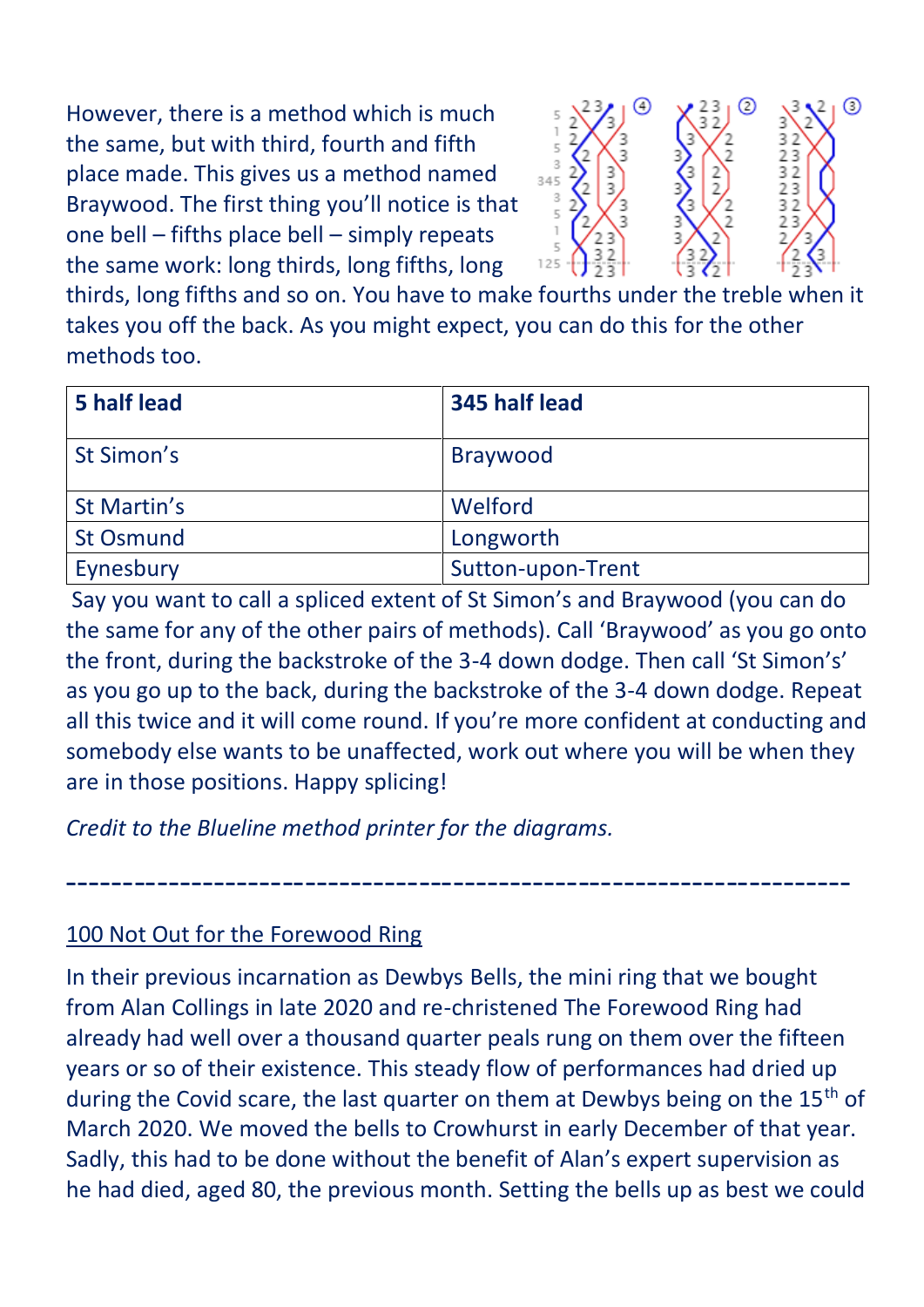on their travelling rig outside our house, we rang the first quarter on them under the name of The Forewood Ring as a memorial to their creator:

#### *THE 1066 YOUTHS*

*Crowhurst, East Sussex The Forewood Ring (formerly Dewbys Bells) Wednesday, 16 December 2020 in 39m (21lb 6⅜oz in B) 1260 Adieu Doubles 1 Helen M Green 2 Alan D Pink (C) 3 Louise G Pink 4 Julie D Harrison 5 Sandra M Titherly 6 Susan Wells In memory of Alan J Collings, the maker of this ring. First quarter as the Forewood Ring, set up outdoors. First on a mini ring - Tenor First in the variation: Devon Place with a Cotwall Single.*

Then the shutters came down again and nothing further happened for over three months. On 29 March 2021 it became legally permissible to meet up to six outside again, and we celebrated with the second quarter, of St Firmin Doubles, on that same day. From then on, we settled down to a regular routine of quarters of the sort familiar from the old days of Dewbys, at first on six or fewer bells and outside, then on up to eight and inside the garage, as the legal restrictions were gradually lifted.

The hundredth quarter was rung just over a year after the second: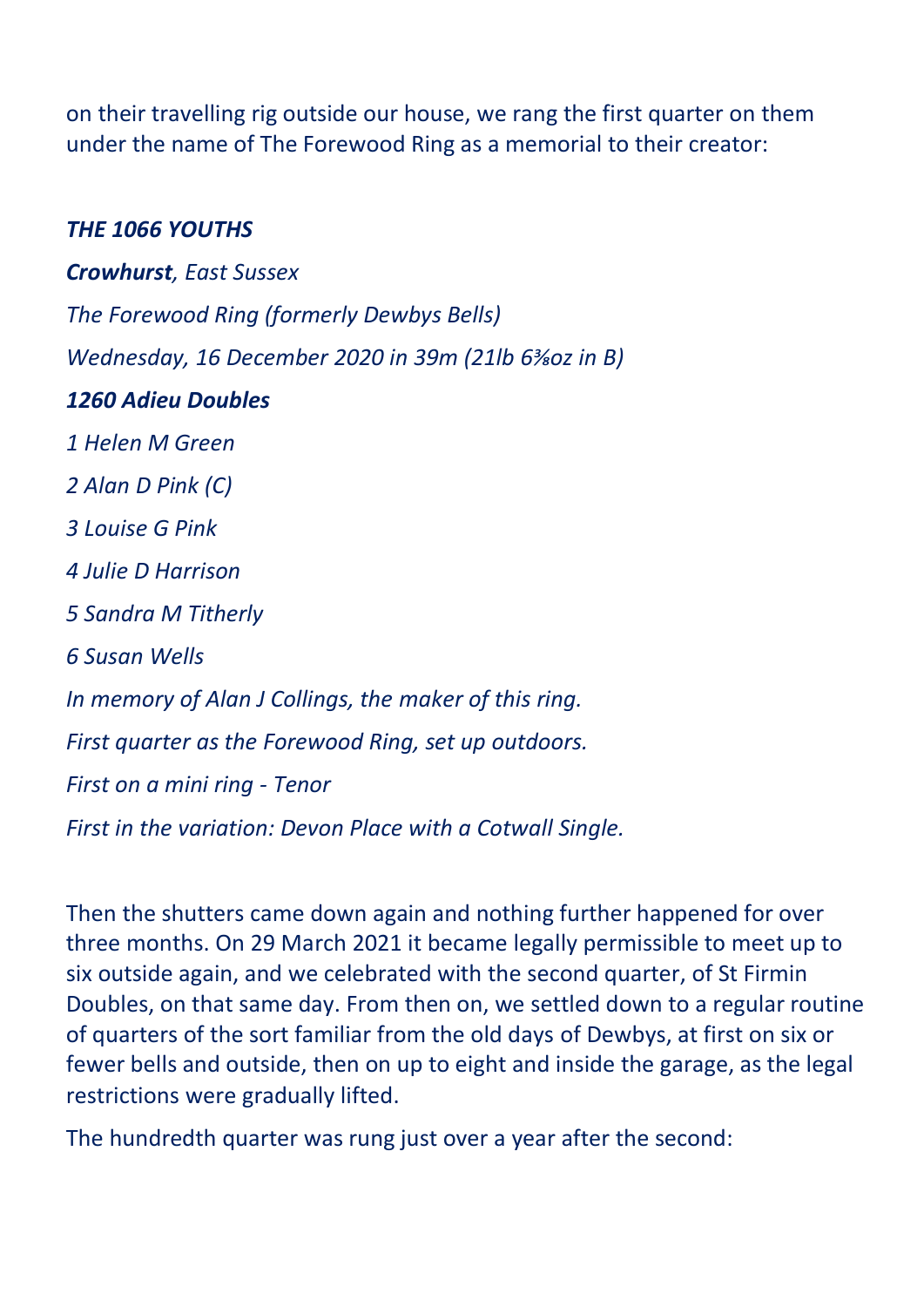*Crowhurst, East Sussex The Forewood Ring Sunday, 17 April 2022 in 45m (21lb 6⅜oz in B) 1344 Little Bob Major 1 Alan D Pink 2 Louise G Pink 3 Hilary F Smith 4 Sandra M Titherly 5 Ralph H G Collins 6 Samuel P R Canning 7 Susan Wells 8 Rev Dr Edward F P Bryant (C) 100th on the bells as The Forewood Ring. For Easter*



The first hundred quarter peals were made up of 2 of Minimus, 23 of Doubles, 41 of Minor, 12 of Triples and 22 of Major. Notable quarters were a 1299 of Grandsire Doubles rung in memory of the Duke of Edinburgh on the day of his death, 9 April 2021; Isla Beckingham's first tower bell quarter, aged 9, on 19 September 2021; Samuel

Canning's first of Stedman Triples and Double Norwich Court Bob Major, respectively on 7 November 2021 and 6 February 2022; and a whole host of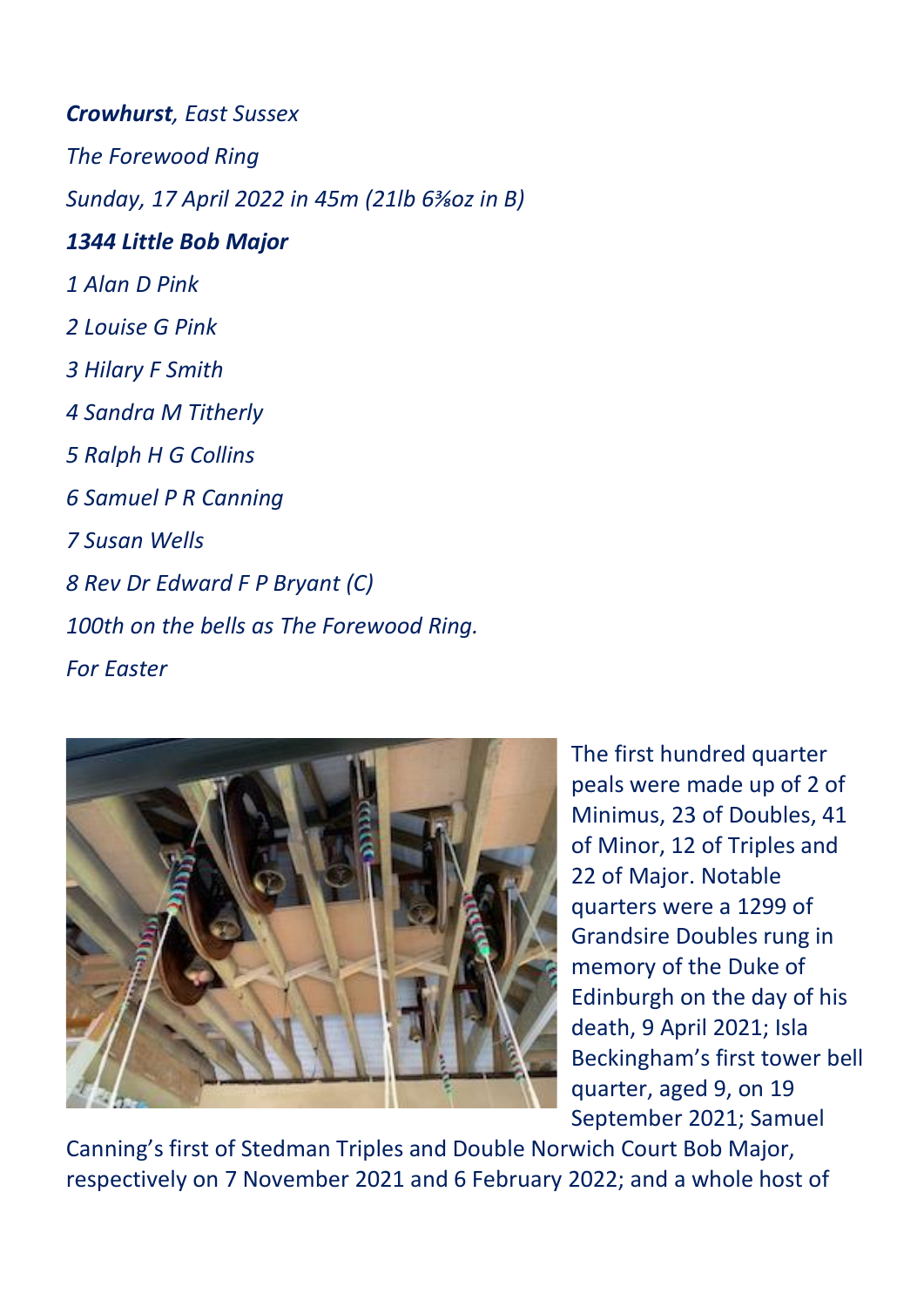other firsts. Sue Wells has climbed rapidly up the change ringing ladder in quarters on the Forewood Ring.

---------------------------------------------------------------------

# *Alan Pink*

#### Interview with Chris Taylor

# *Tell us about yourself Chris.*

My name's Chris. I am 39, married with four children. I grew up in Surrey, have lived in Birmingham, where I worked as a secondary school music teacher, and now live in East Sussex. I enjoy walking – as a family we visited the Lake District in the Autumn, but it's lovely to have the South Downs on our doorstep. I've enjoyed music since I was a child and play piano, recorder



and cello. I have a particular interest in pre-classical music (up to about 1750). I enjoyed the opportunity at university to study early instruments such as the viol (similar to a violin) and the shawm (a predecessor to the oboe and bassoon).

# *So, Chris, what does your job involve?*

The job title is 'Assistant Minister with Responsibility for Music' and I work at Hailsham Parish Church. It involves leading the church's music ministry and a range of other ministry tasks. The music typically accounts for 60% of my time in a given week. We have a large music team including a choir and a group of instrumentalists who play in bands on a rota. There are youth and junior bands for the youngsters in the church as well as a music club in a local school. I'm also involved in other youth and children's ministry and occasionally preaching.

# *How do you select which songs to use?*

Our vicar, David Bourne, meets with me roughly once a month; we work together to choose the hymns and songs for the services coming up. The most important thing we consider is how well the songs will support the sermon's Bible passage or theme. We also consider the season of the Church year, and we aim for a blend of traditional hymns and more modern songs.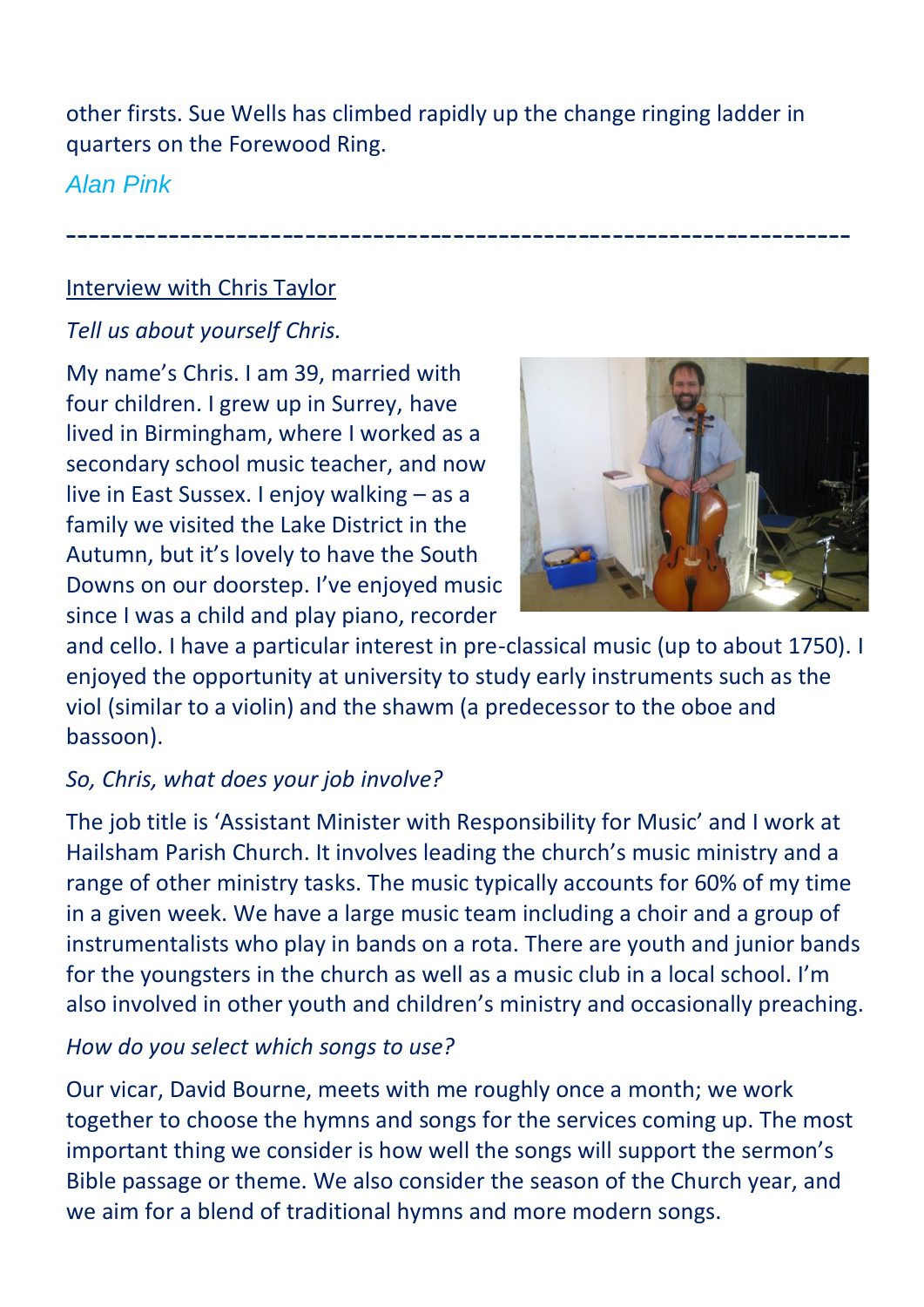#### *What impact does your faith have on your work?*

It has a huge impact. I'm passionate about serving Jesus, making him known with the gifts that he's given me. I believe the Bible teaches that Christians should be people who sing, including when they meet together, in response to all that God has done in saving them. Music in church, therefore, has an important role not only in helping the congregation to sing praises to God but also in helping them to encourage one another in their faith as they sing the truths of the Bible.

### *You're also a member of the Hailsham Choral Society; tell us about that.*

I'm very fortunate to have a great choir who meet so near to where I live. I've enjoyed singing as part of choirs since I was at school and found out about Hailsham Choral Society from someone who used to lead the church choir soon after I moved to Hailsham. I think there's something special about creating a beautiful choral sound. It's been wonderful to get back to singing together after months of Zoom rehearsals.

### *The Society recently celebrated a significant anniversary. How did you mark the occasion?*

Our 60<sup>th</sup> anniversary concert actually took place in our 61<sup>st</sup> year, delayed because of the pandemic. We put on a special performance of Handel's *Messiah* at All Saints Eastbourne; this included professional soloists and an orchestra as well. I was singing bass as part of the choir.

# *What can people look forward to from the Society?*

We have a performance at Hailsham Parish Church on Saturday 2<sup>nd</sup> of July, to mark the Queen's Jubilee. We'll be singing some of the music performed at the Queen's coronation, including *Zadok the Priest*. We'll be performing at the Lord Mayor's Concert at the Hailsham Arts festival on  $10<sup>th</sup>$  September, and on  $12<sup>th</sup>$ November, there will be a performance of Haydn's *Nelson Mass* at All Saints Eastbourne.

#### *If any of our readers wanted to join a choral society, how would they go about it?*

I can point out the Eastbourne and District Choirs Association website [\(Choirs |](https://www.eadca.uk/choirs)  [EADCA\)](https://www.eadca.uk/choirs), where you can find a list of choirs in the Eastbourne area. You can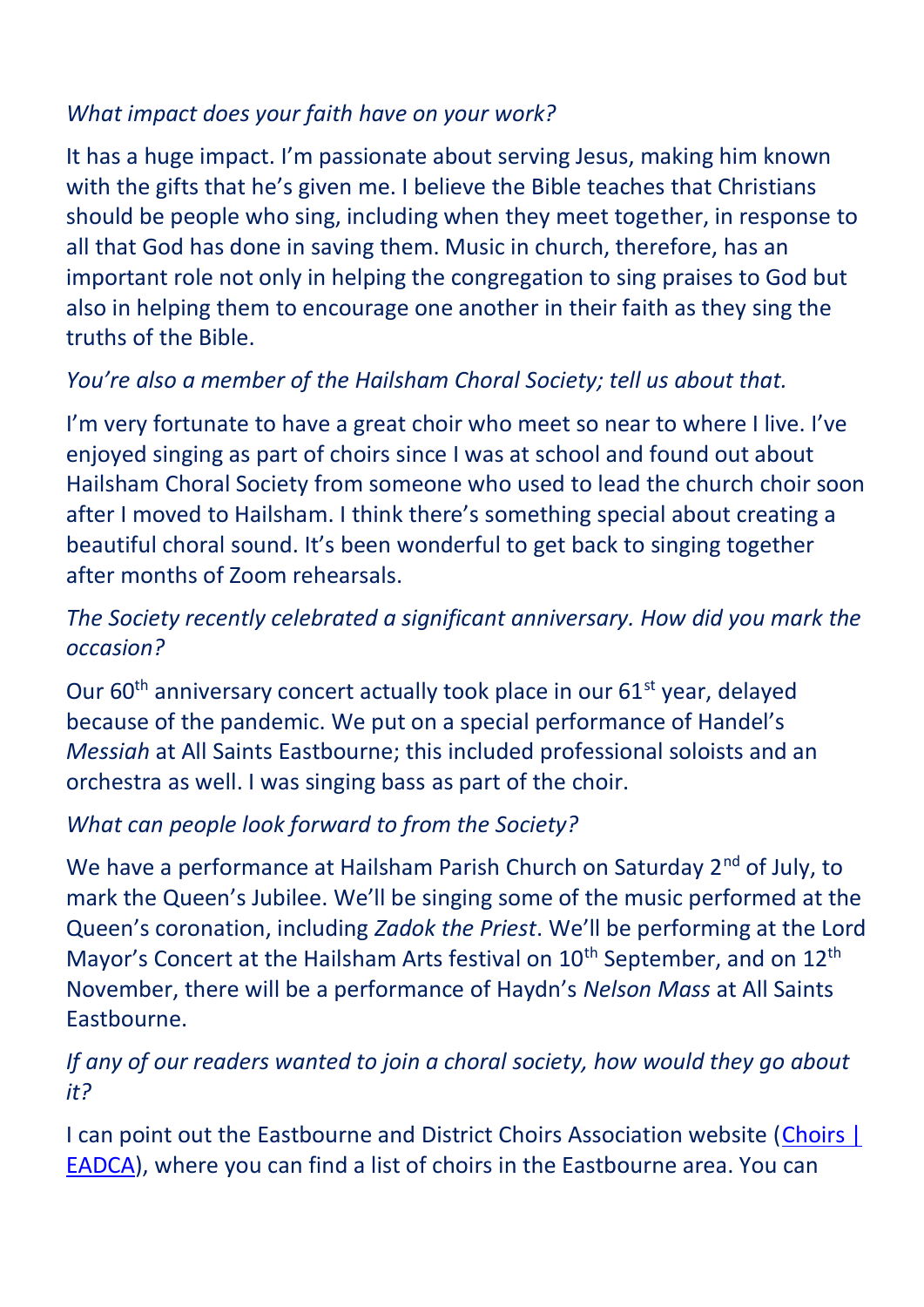always ask someone you know who is a member of one to recommend a local choir.

## *You've done musical performances in many places. Do you have a favourite location to perform?*

A particularly memorable occasion was when a choir I used to sing with, the English Arts Chorale, sang in Arundel Cathedral. It may not have a ring of bells, but it has excellent acoustics for Renaissance polyphonic music. We performed Thomas Tallis' remarkable 40-part motet *Spem In Alium*.

*A lot of ringers are interested in statistics, and I know you keep records of which songs you've used for services at Hailsham.*

The song that we've sung the most since I arrived (September 2014) is *O Come All Ye Faithful* (42 times). The most popular song that isn't a Christmas carol is *Creation Sings the Father's Song* (30 times), a modern hymn by Keith and Kristyn Getty and Stuart Townend. The most popular traditional hymn is *Crown Him with Many Crowns* (26 times). There are around 130 songs that we have only sung once, some of which have been recently introduced but many of which have a text for a specific theme, which we will usually pair with a familiar tune; for example, the hymn *A King on High is Reigning*, focusing on Jesus' Ascension, Reign and Return, written by Timoth Dudley-Smith, sung to the tune Ellacombe (ringing connection coincidental!).

Thanks to Chris Taylor for agreeing to be interviewed.

An Amble in Eastbourne

The 28<sup>th</sup> of May saw an Eastern District walk and ring in Eastbourne. There was ringing at three towers throughout the day. It was very well attended with up to thirty-two ringers taking part and the weather was pleasantly warm and sunny

---------------------------------------------------------------------

The first tower was St Mary's in the Old Town. Here we rung Grandsire, Plain Bob as well as some rounds and call changes, enjoying the spacious ringing chamber of the large Norman tower.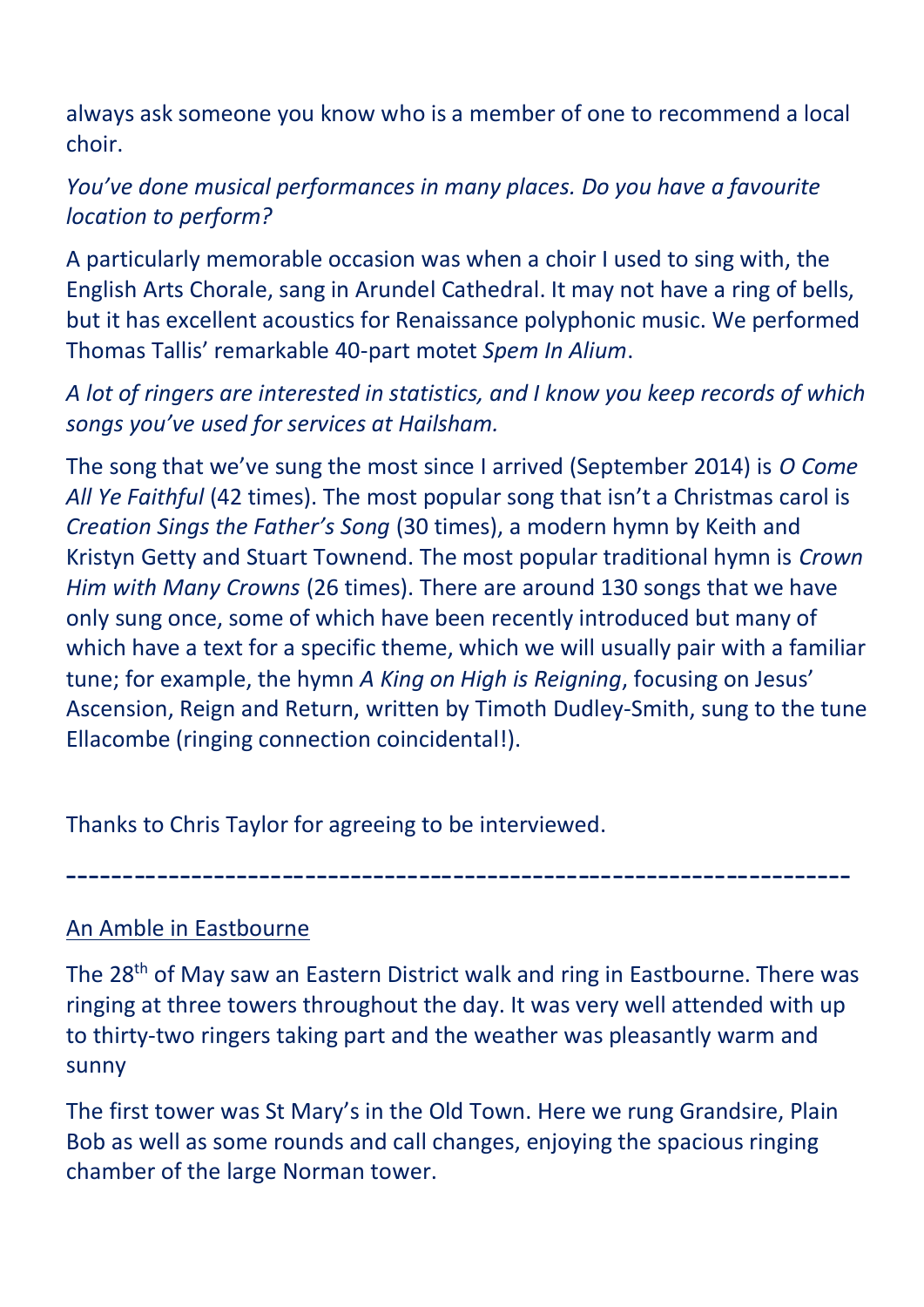

After a stroll through the Gildredge Park, we arrived at St Saviour's. These are difficult and challenging bells, but that just makes it all the more rewarding if you can ring them well. Ringing here ranged from rounds to Cambridge Surprise Major and Grandsire Caters.

Next some of us went to All Saints where we were met by Pip Pawley, who showed us the work that has been done rehanging the bells. He is hoping to get the bells ringing in time for the jubilee celebrations and hopefully the next edition of *Look To!* will feature an article about the work done on the bells.

After lunch (and, in the case of Nick, a quick dip in the sea) it was time for the final tower, Christ Church on Seaside. These are much easier bells, but the long ropes present quite a challenge. Fortunately, one of the ringers was able to teach us a clever way to tie double knots easily,



helping us to ring plenty of things from call changes to Cambridge. Incidentally, the Christ Church ringers evidently have good taste in literature – they have the previous edition of *Look To!* pinned to their wall.

An enjoyable, if tiring, day was enjoyed by all, and we all look forward to the next meeting at Crowhurst on the 25<sup>th</sup> of June.

---------------------------------------------------------------------

#### A New Development

Crawley ringer, and my counterpart in the Northern District as editor of their newsletter, Kye Leaver is working on a database featuring all of Sussex's bells – data on weights, diameters, and inscriptions with sound recordings and photographs. This is a fast-growing resource and can be found here: [THE BELLS](https://thebellsofsussex.weebly.com/)  OF SUSSEX - [Home \(weebly.com\)](https://thebellsofsussex.weebly.com/)

---------------------------------------------------------------------

Ringing Meeting at Bexhill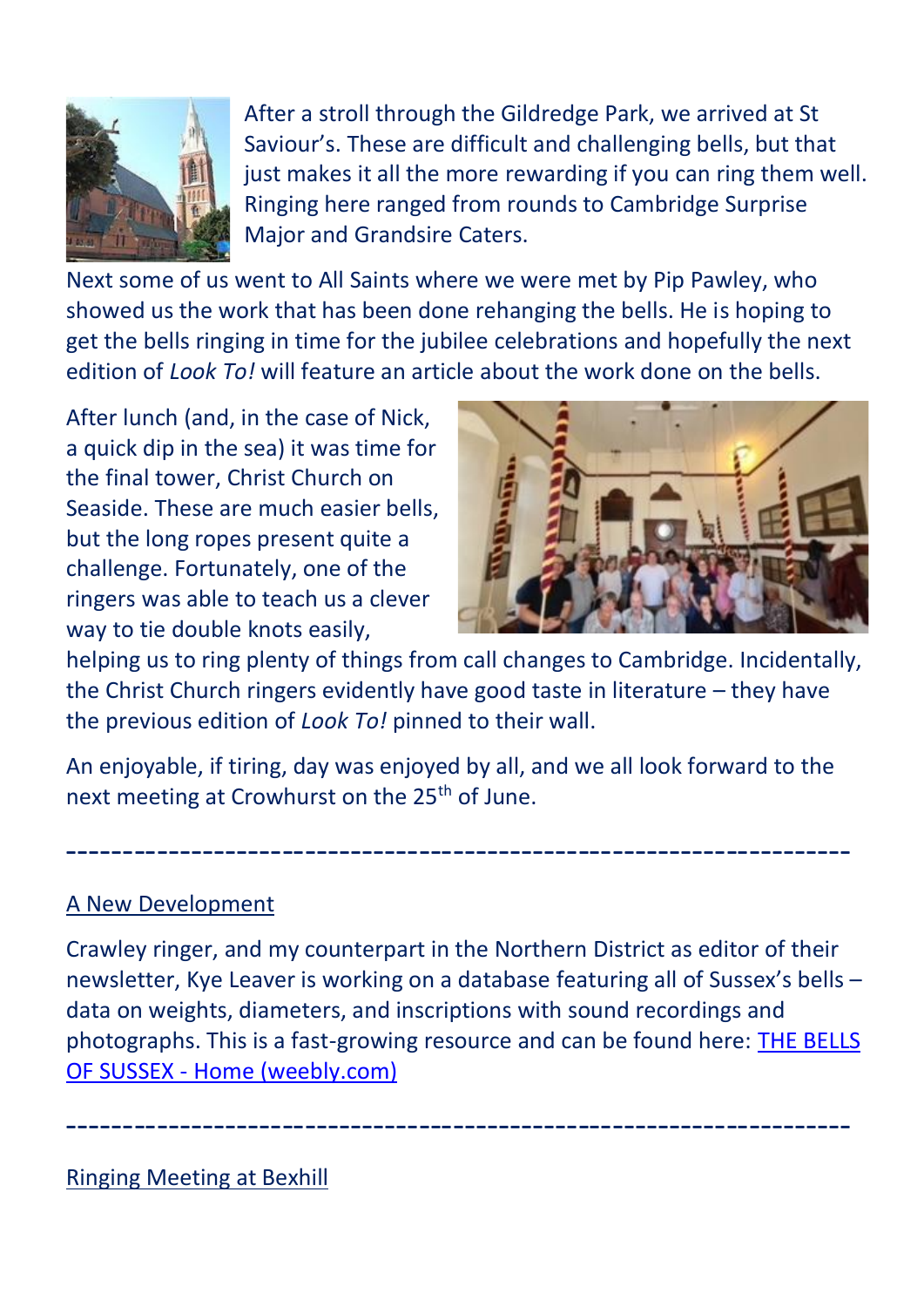

*Above left: St Peter's Bexhill. ([Tower details \(cccbr.org.uk\)\)](https://dove.cccbr.org.uk/detail.php?tower=12863)*

*Above right: A band ringing Plain Bob Triples.*

On the 23rd of April, a district practice was held at the picturesque church of St Peter's Bexhill. We were able to take advantage of the spring sunshine with ringers coming from as far away as Billingshurst to enjoy the bells. Since many of us don't get the chance to ring on ten too often, it was a most rewarding experience. Indeed, I was able to ring Caters for the first time. Ringing included rounds and call changes, Plain Hunt, Bob Triples, Cambridge Surprise Major and Grandsire Caters. Thanks to the Bexhill ringers for their hospitality and to Frances Bradford for running the ringing and making sure everyone got to ring what they wanted to.

---------------------------------------------------------------------

**Raspberry Muffins. Ingredients.**  200g Self Raising Flour 1tsp baking powder 50g Wholemeal Flour 100g Golden caster sugar 2 Eggs 125ml Milk 4tbsp Sunflower oil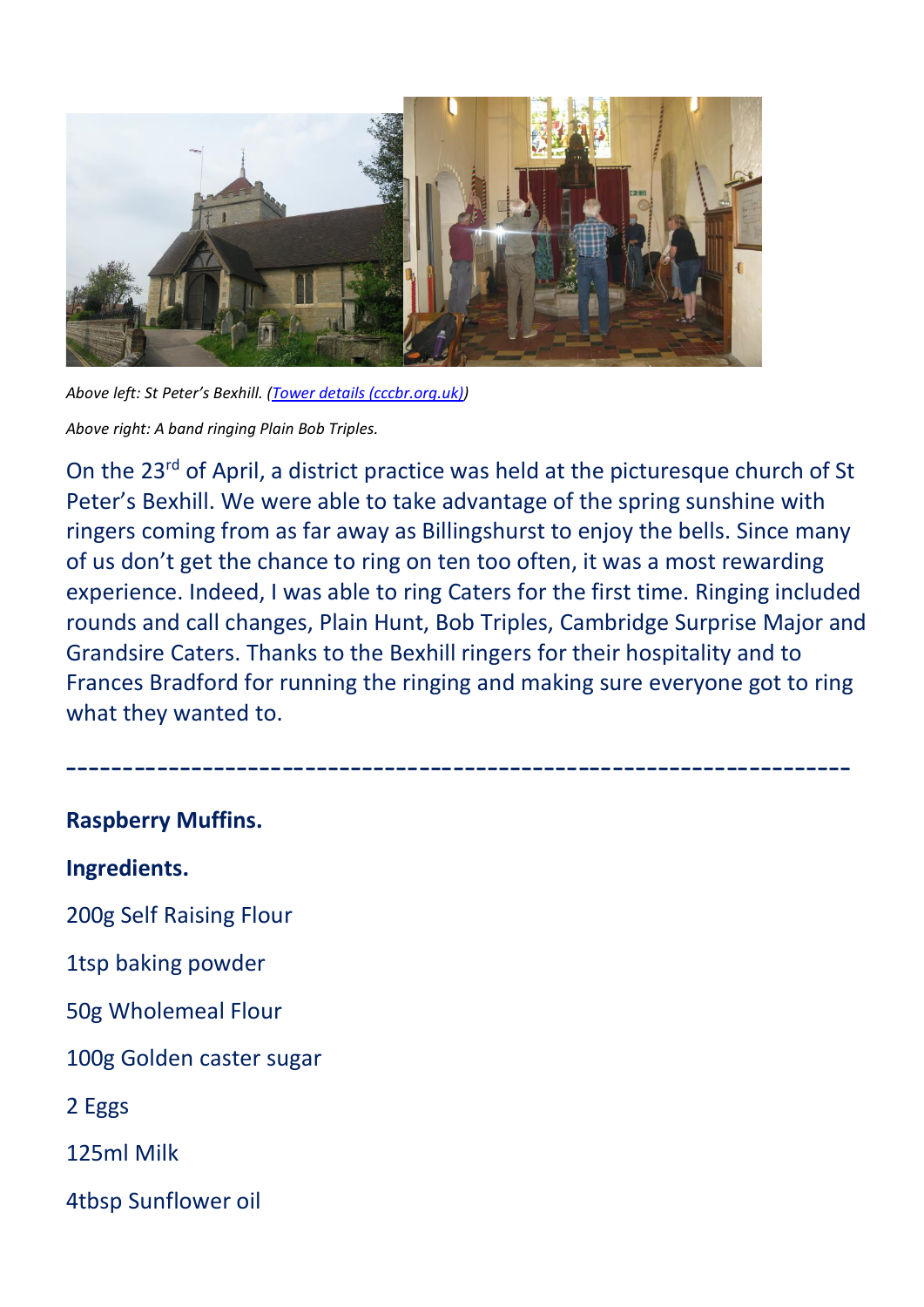## Flavour of your Choice – Raspberries / Blueberries

#### **Method.**

Preheat the oven to 160°C. Sift the self-raising flour and baking powder into a large bowl, add the wholemeal flour (do not sift) and golden caster sugar, then mix until combined. In a separate bowl add eggs, milk and sunflower oil, mixing well until combined. Combine the wet and dry ingredients, mixing until you have a smooth batter. Gently stir in your raspberries or preferred ingredients until evenly distributed



through the batter. Evenly distribute the batter between the muffin cases and bake in the oven until well risen, golden brown and when you insert a skewer it comes out clean. These are best eaten within twenty-four hours of being made.

---------------------------------------------------------------------

#### Ringing Practice Computer System

In October 2019 Ringable started out as an idea for practising using one or more silenced bells in a tower with sensors on the wheel and frame, like a simulator but with a real bell on the end of the rope. With the advent of the first COVID lock-down I re-tasked the bits and pieces that I had into making a system that could be used to practice ringing using push buttons attached to a small computer, preferably a Raspberry Pi.

The idea was to allow the learning of the theory behind the structure of methods and practice the methods without disturbing the whole neighbourhood when it went wrong. There is no way that rope-sight, bell handling or anything else associated with real ringing can or would be learnt from this system.

The first version of the system was called 'Ringable Ensemble' which allowed up to 8 people to ring together but really it is meant for from 2 to 4 people ringing with the computer running the other bells to give a solid structure, i.e., the computer would always ring its bells in the right place.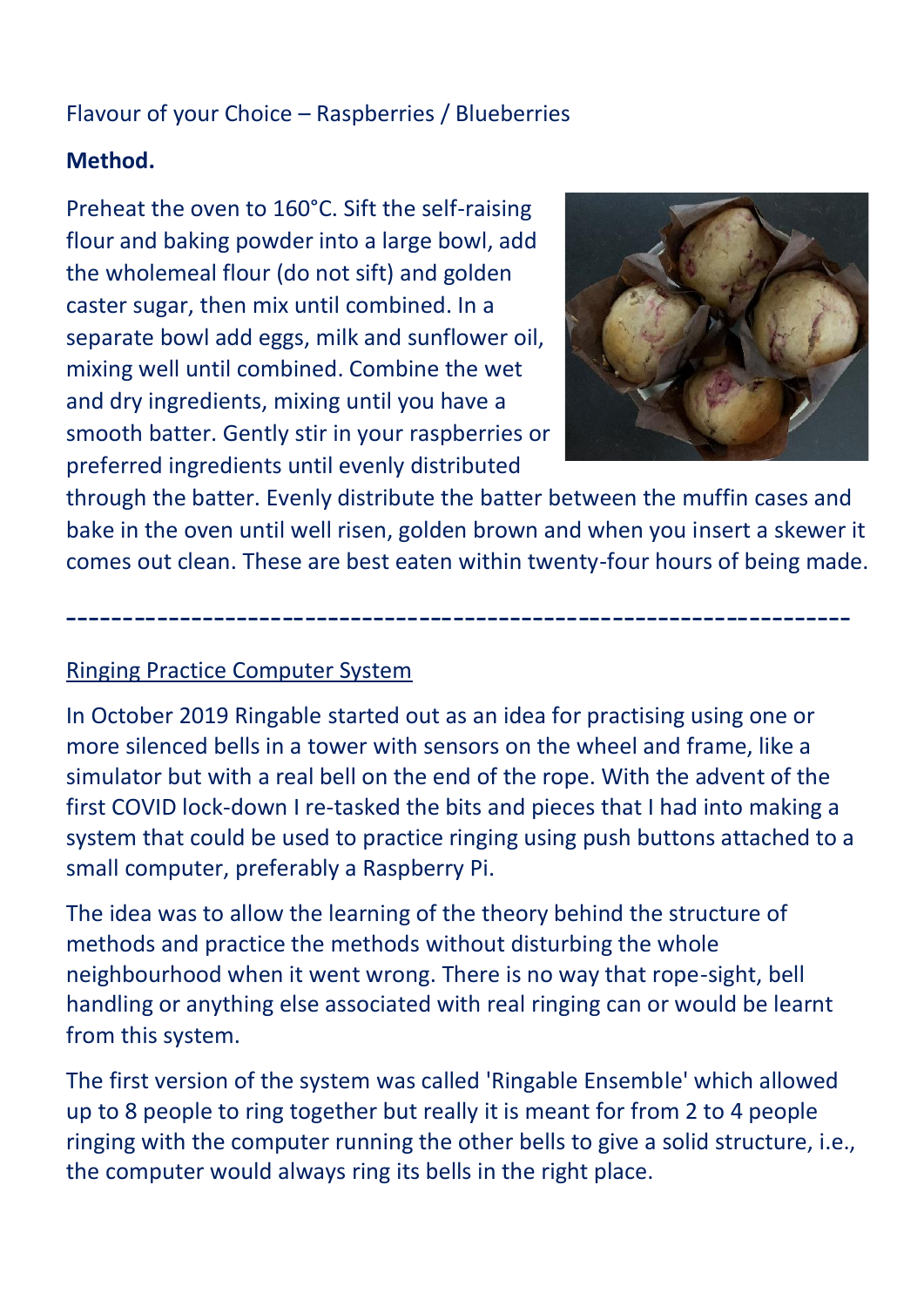Based on the Ensemble system I then developed 'Chimes' to practice playing an Ellacombe Chimes and also 'Solo' so that a single person could practice methods running one bell with the computer running all of the others.

There are a lot of similarities to Ringing Room/Wheatley in Ringable, but also a lot of big differences.

- Ringable is totally 'off-line'; no internet connection is required, no account names, no tower IDs.
- Wheatley in Ringing Room needs to be told what bells to run; in Ringable, the computer implicitly runs the bells, and you select which ones will be rung by real people.
- Ringable was designed to help new ringers learn theory, methods, places and listening. Ringing Room is largely about letting people that are not physically together ring as if they were together.

If you would like more information about Ringable, contact Tony Shaw at [tony@adshaw.uk](mailto:tony@adshaw.uk)

# *Tony Shaw*